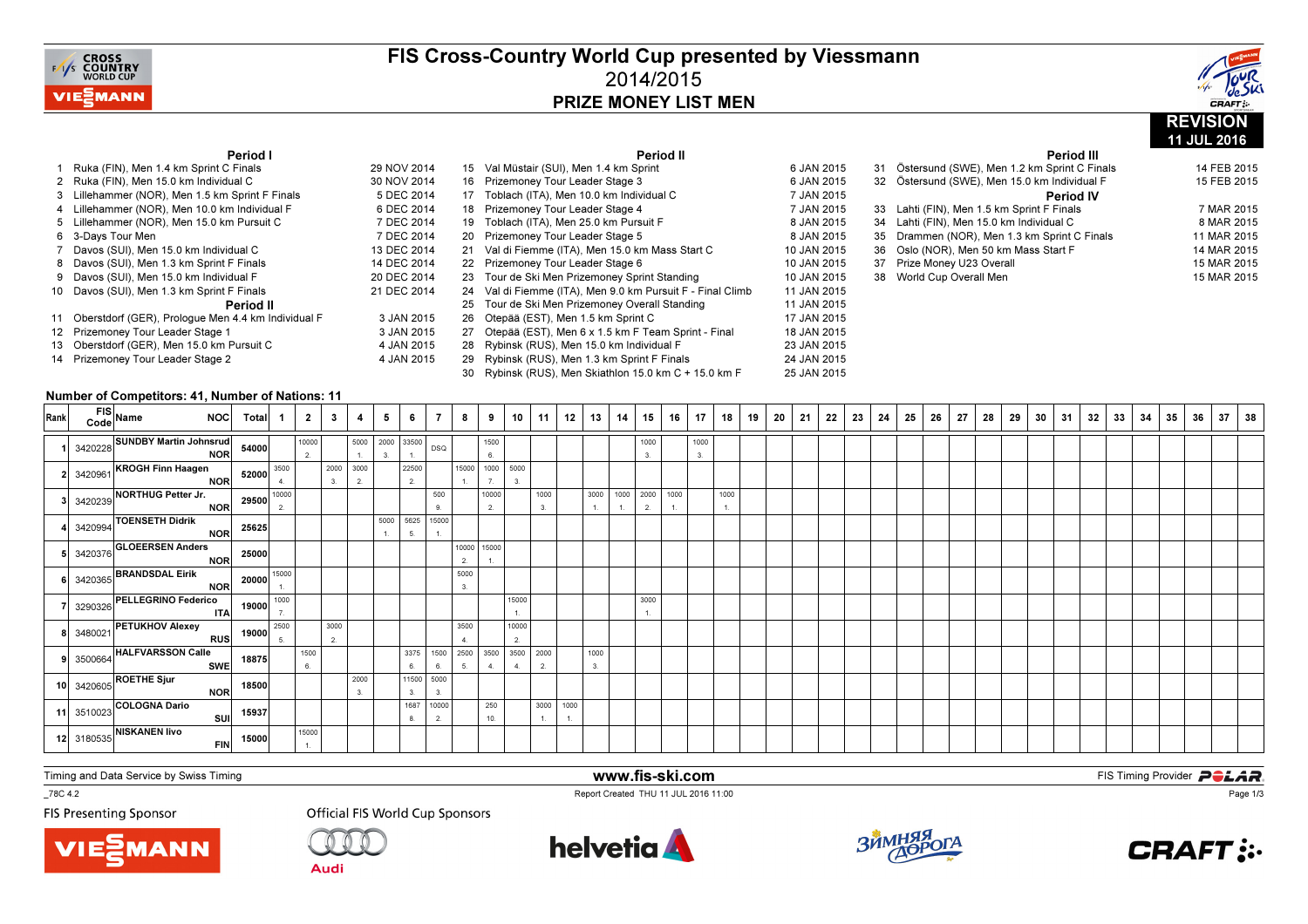

# FIS Cross-Country World Cup presented by Viessmann2014/2015PRIZE MONEY LIST MEN



|      |            |                                                                 |       |              |              |                          |   |            |            |                |            |            |            |    |    |            |    |    |    |                        |    |    |    |    |    |    |    |    |    |    |    |    |    |    |    |    |    |    |    | 11 JUL 2016 |    |
|------|------------|-----------------------------------------------------------------|-------|--------------|--------------|--------------------------|---|------------|------------|----------------|------------|------------|------------|----|----|------------|----|----|----|------------------------|----|----|----|----|----|----|----|----|----|----|----|----|----|----|----|----|----|----|----|-------------|----|
| Rank | Code       | $FIS$ Name<br><b>NOC</b>                                        | Total | $\mathbf{1}$ | $\mathbf{2}$ | $\mathbf{3}$             | 4 | $\sqrt{5}$ | 6          | $\overline{7}$ | 8          | 9          | 10         | 11 | 12 | 13         | 14 | 15 | 16 | 17                     | 18 | 19 | 20 | 21 | 22 | 23 | 24 | 25 | 26 | 27 | 28 | 29 | 30 | 31 | 32 | 33 | 34 | 35 | 36 | 37          | 38 |
|      | 13 3420909 | <b>GOLBERG Paal</b><br><b>NOR</b>                               | 13375 |              | 500<br>9.    | 5000<br>$\overline{1}$ . |   |            | 7875<br>4. |                |            |            |            |    |    |            |    |    |    |                        |    |    |    |    |    |    |    |    |    |    |    |    |    |    |    |    |    |    |    |             |    |
| 14   | 3421698    | <b>FOSSLI Sondre Turvoll</b><br><b>NOR</b>                      | 7500  | 5000<br>3.   |              |                          |   |            |            |                |            |            | 2500<br>5. |    |    |            |    |    |    |                        |    |    |    |    |    |    |    |    |    |    |    |    |    |    |    |    |    |    |    |             |    |
| 15   | 1344711    | JAUHOJAERVI Sami<br><b>FIN</b>                                  | 7500  |              | 5000<br>3.   |                          |   |            |            | 2500<br>5.     |            |            |            |    |    |            |    |    |    |                        |    |    |    |    |    |    |    |    |    |    |    |    |    |    |    |    |    |    |    |             |    |
|      | 16 3670007 | POLTORANIN Alexey<br><b>KAZ</b>                                 | 6000  |              |              |                          |   | 3000<br>2. |            |                |            |            |            |    |    |            |    |    |    | 3000<br>$\overline{1}$ |    |    |    |    |    |    |    |    |    |    |    |    |    |    |    |    |    |    |    |             |    |
| 17   | 3420009    | <b>JESPERSEN Chris Andre</b><br><b>NOR</b>                      | 6000  |              |              |                          |   |            |            | 1000<br>7.     |            | 5000<br>3. |            |    |    |            |    |    |    |                        |    |    |    |    |    |    |    |    |    |    |    |    |    |    |    |    |    |    |    |             |    |
|      | 18 3420577 | <b>DYRHAUG Niklas</b><br><b>NOR</b>                             | 4625  |              | 3500<br>4.   |                          |   |            | 1125<br>9. |                |            |            |            |    |    |            |    |    |    |                        |    |    |    |    |    |    |    |    |    |    |    |    |    |    |    |    |    |    |    |             |    |
|      | 19 3100110 | <b>HARVEY Alex</b><br>CAN                                       | 3563  |              | 1000<br>7.   |                          |   |            | 563<br>10. |                |            |            |            |    |    | 2000<br>2. |    |    |    |                        |    |    |    |    |    |    |    |    |    |    |    |    |    |    |    |    |    |    |    |             |    |
|      | 20 3500015 | <b>RICHARDSSON Daniel</b><br><b>SWE</b>                         | 3500  |              |              |                          |   |            |            | 3500<br>4.     |            |            |            |    |    |            |    |    |    |                        |    |    |    |    |    |    |    |    |    |    |    |    |    |    |    |    |    |    |    |             |    |
|      |            | $21   3481161    \overline{\text{BELOV Evgeniy}}$<br><b>RUS</b> | 2500  |              |              |                          |   |            |            |                |            | 500<br>9.  |            |    |    |            |    |    |    | 2000<br>2.             |    |    |    |    |    |    |    |    |    |    |    |    |    |    |    |    |    |    |    |             |    |
| 22   | 3480695    | <b>BESSMERTNYKH Alexander</b><br><b>RUS</b>                     | 2500  |              | 2500<br>5.   |                          |   |            |            |                |            |            |            |    |    |            |    |    |    |                        |    |    |    |    |    |    |    |    |    |    |    |    |    |    |    |    |    |    |    |             |    |
| 23   | 1345875    | <b>GAILLARD Jean Marc</b><br><b>FRA</b>                         | 2500  |              |              |                          |   |            |            |                |            | 2500<br>5. |            |    |    |            |    |    |    |                        |    |    |    |    |    |    |    |    |    |    |    |    |    |    |    |    |    |    |    |             |    |
| 24   | 3180053    | <b>HEIKKINEN Matti</b><br><b>FIN</b>                            | 2500  |              | 250<br>10.   |                          |   |            | 2250<br>7. |                |            |            |            |    |    |            |    |    |    |                        |    |    |    |    |    |    |    |    |    |    |    |    |    |    |    |    |    |    |    |             |    |
| 25   | 3420798    | NORTHUG Tomas<br><b>NOR</b>                                     | 2250  | 750<br>8.    |              |                          |   |            |            |                | 1500<br>6. |            |            |    |    |            |    |    |    |                        |    |    |    |    |    |    |    |    |    |    |    |    |    |    |    |    |    |    |    |             |    |
|      | 26 3481539 | USTIUGOV Sergey<br><b>RUS</b>                                   | 1500  | 1500<br>6.   |              |                          |   |            |            |                |            |            |            |    |    |            |    |    |    |                        |    |    |    |    |    |    |    |    |    |    |    |    |    |    |    |    |    |    |    |             |    |
|      | 27 3500259 | <b>JOENSSON Emil</b><br><b>SWE</b>                              | 1500  |              |              |                          |   |            |            |                |            |            | 1500<br>6. |    |    |            |    |    |    |                        |    |    |    |    |    |    |    |    |    |    |    |    |    |    |    |    |    |    |    |             |    |
|      | 28 3180221 | <b>JYLHAE Martti</b><br><b>FIN</b>                              | 1000  |              |              |                          |   |            |            |                | 1000<br>7. |            |            |    |    |            |    |    |    |                        |    |    |    |    |    |    |    |    |    |    |    |    |    |    |    |    |    |    |    |             |    |
|      | 29 3421754 | TAUGBOEL Haavard Solaas<br><b>NOR</b>                           | 1000  |              |              |                          |   |            |            |                |            |            | 1000<br>7. |    |    |            |    |    |    |                        |    |    |    |    |    |    |    |    |    |    |    |    |    |    |    |    |    |    |    |             |    |
|      | 30 3420199 | <b>OESTENSEN Simen Haakon</b><br><b>NOR</b>                     | 750   |              | 750<br>8.    |                          |   |            |            |                |            |            |            |    |    |            |    |    |    |                        |    |    |    |    |    |    |    |    |    |    |    |    |    |    |    |    |    |    |    |             |    |
|      | 31 3190255 | <b>GROS Baptiste</b><br><b>FRA</b>                              | 750   |              |              |                          |   |            |            |                | 750<br>8.  |            |            |    |    |            |    |    |    |                        |    |    |    |    |    |    |    |    |    |    |    |    |    |    |    |    |    |    |    |             |    |
|      | 32 3190111 | <b>MANIFICAT Maurice</b><br><b>FRA</b>                          | 750   |              |              |                          |   |            |            |                |            | 750<br>8.  |            |    |    |            |    |    |    |                        |    |    |    |    |    |    |    |    |    |    |    |    |    |    |    |    |    |    |    |             |    |
|      | 33 3480013 | <b>VYLEGZHANIN Maxim</b><br><b>RUS</b>                          | 750   |              |              |                          |   |            |            | 750<br>8.      |            |            |            |    |    |            |    |    |    |                        |    |    |    |    |    |    |    |    |    |    |    |    |    |    |    |    |    |    |    |             |    |

Timing and Data Service by Swiss Timing

MANN

\_78C 4.2

**FIS Presenting Sponsor** 

**Official FIS World Cup Sponsors** 



www.fis-ski.com

Report Created THU 11 JUL 2016 11:00



**m**<br>FIS Timing Provider<br>Is 11:00



Page 2/3

**Audi**